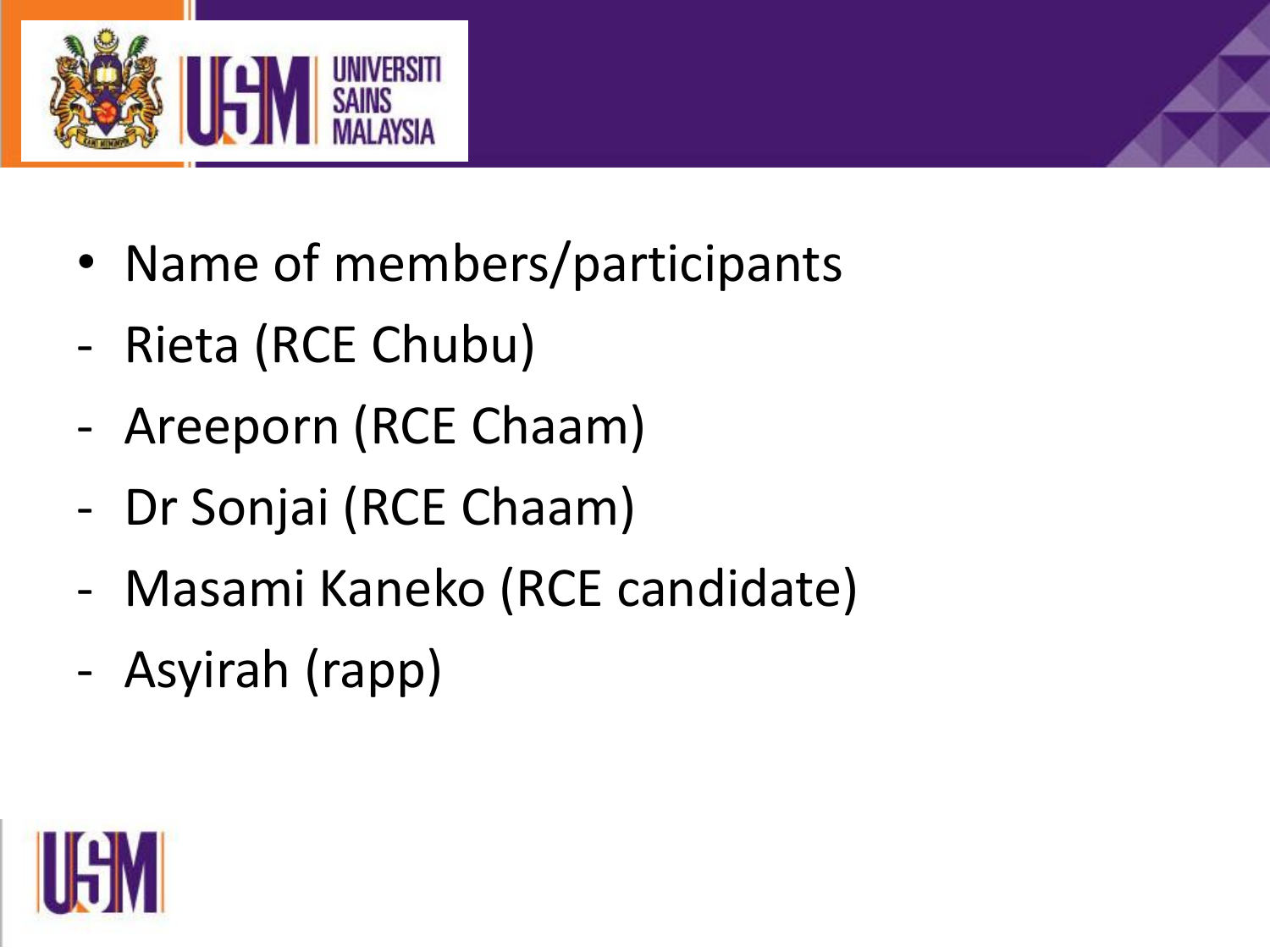

- Key questions and current activities
	- Challenges and case studies on biodiversity and traditional knowledge from 2013
	- This year to focus on collaboration on awareness on climate change and biodiversity

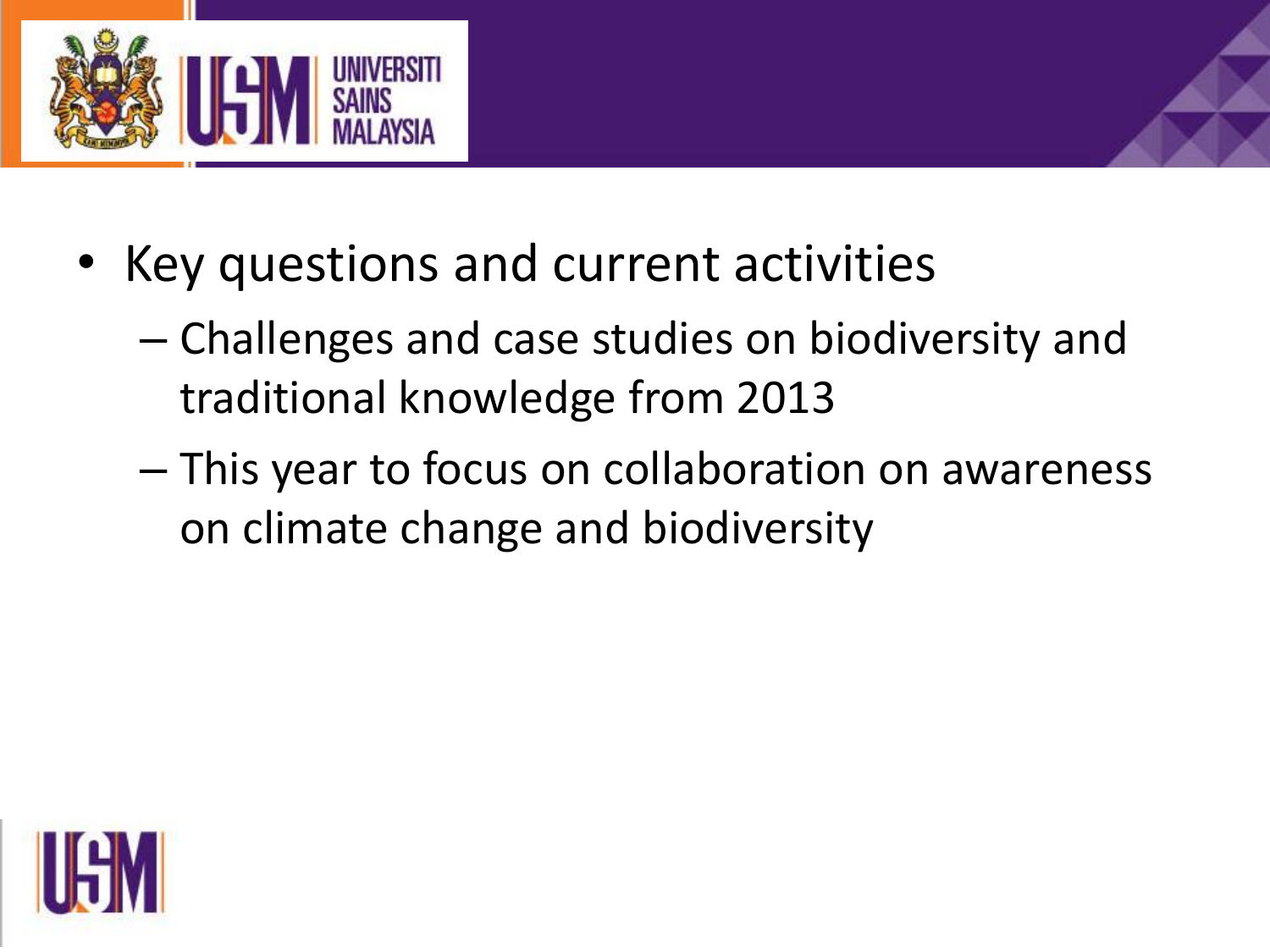

- Discussions
	- Climate change and effect on biodiversity of the region
		- Microclimating changes effect on local species
	- How to focus ESD to solve the issues
		- Mangrove area and effect of sea level rise to the species and erosion of the area
		- Coastal erosion due to high precipitation
		- Prolong flood effect species
	- Focus on public awareness on climate change effect on biodiversity
		- many people still not aware of climate change effects on biodiversity
		- Formal and non-formal education e.g. living museum for learning outside the class for school students and public
		- Learning and doing will facilitate learning process
	- Knowledge area for awareness
		- Knowledge on watershed / river basin biodiversity for each ecosystems
		- Understanding the ecosystem then what climate change effect on ecosystem and biodiversity
		- Natural ecosystem and anthropogenic ecosystem

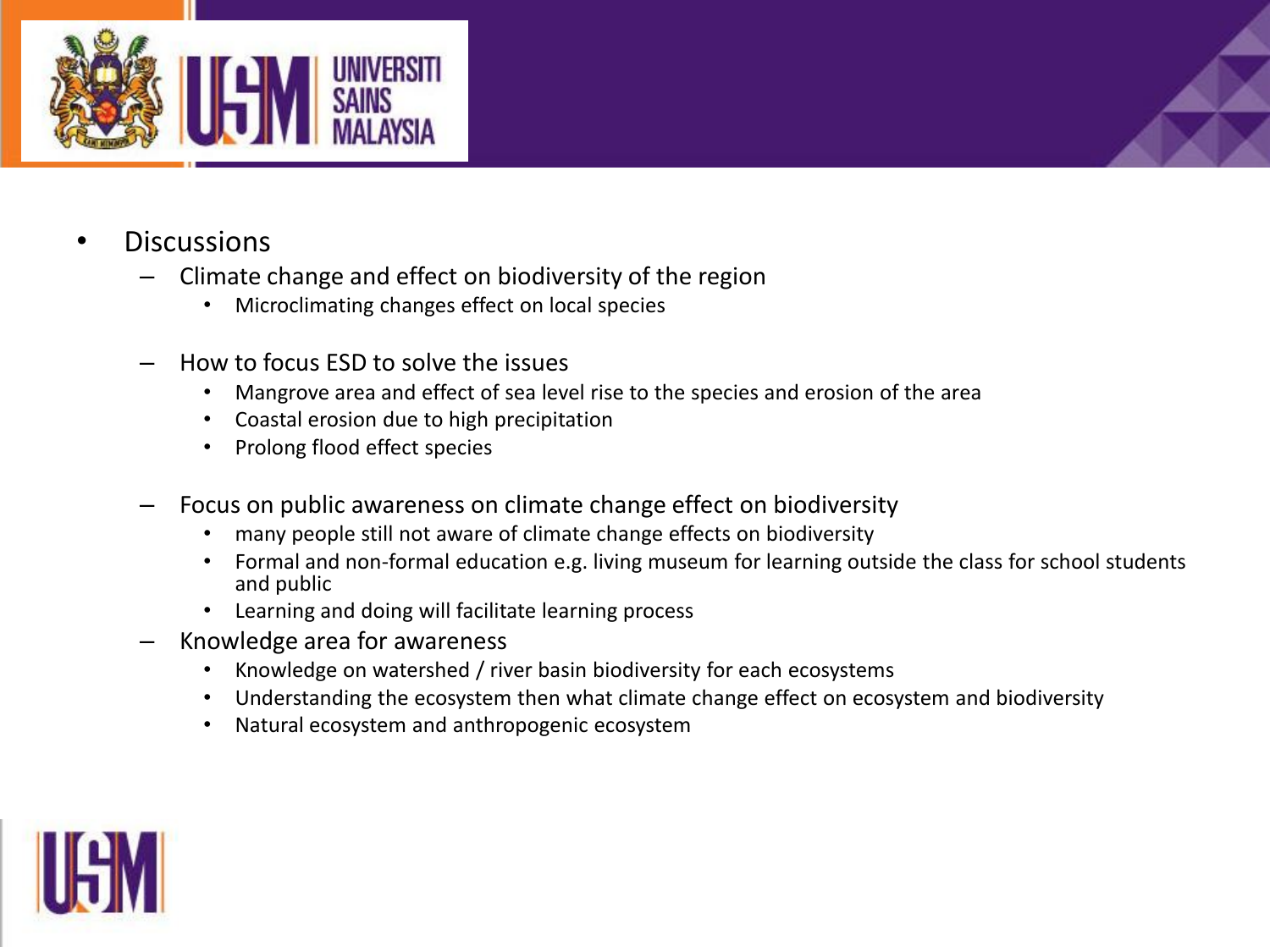

- Conclusion
	- To establish APRCE CEPA on Climate Change and Biodiversity Project(collaborative project)
		- Reactivate facebook for communication and discussion
		- RCE Chaam to organize International Conference on Climate Change and Biodiversity in 2015
		- Focus on public awareness (Communication, Education, Participation and Awareness)
		- RCE Penang to coordinate with APRCE and others about this CEPA Project